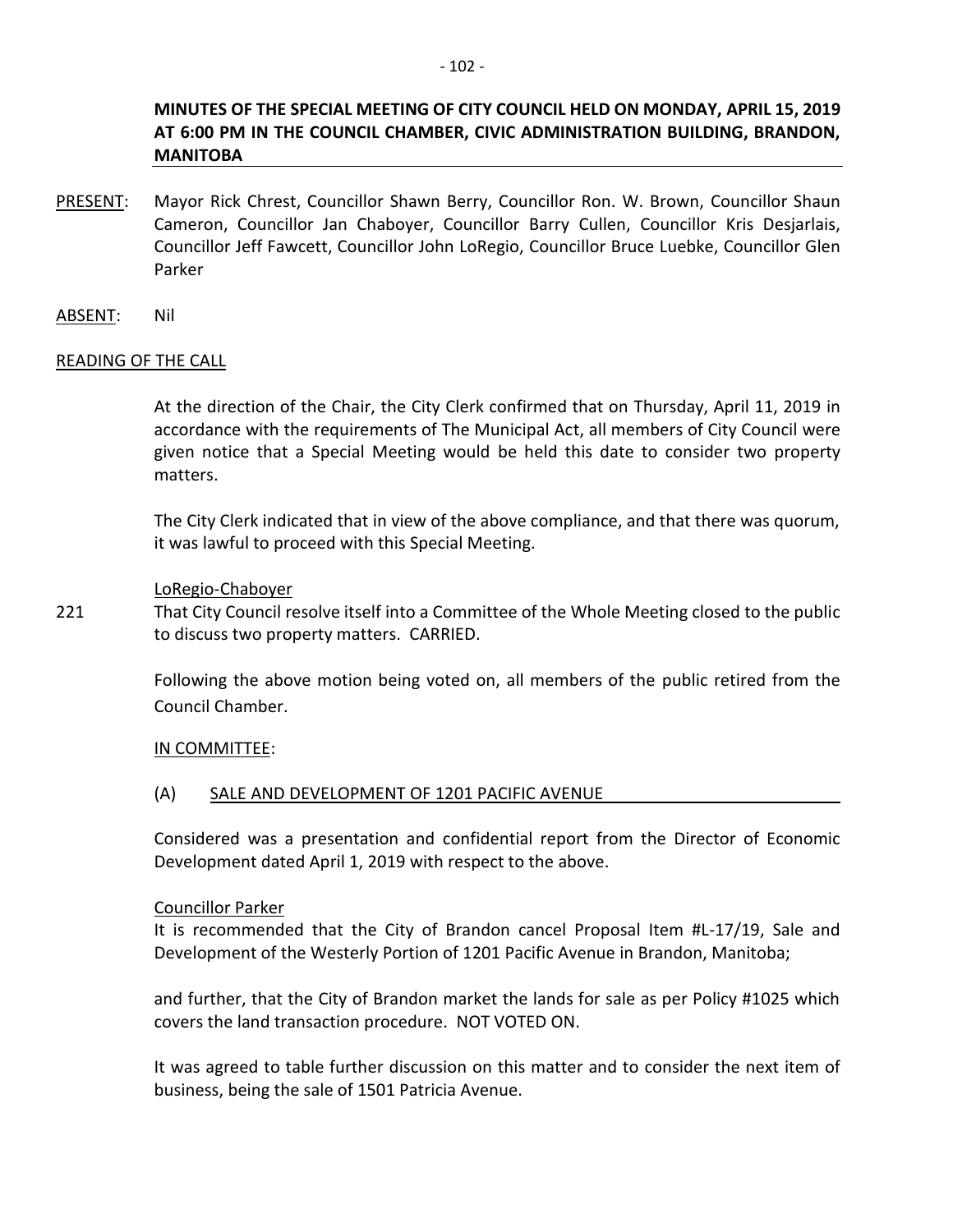## (B) SALE OF 1501 PATRICIA AVENUE

Submitted for consideration was a confidential report and presentation from Property Administration dated April 5, 2019 with respect to the above.

## Councillor Luebke

That the property located at 1501 Patricia Avenue be reclassified under the Land Inventory Listing from Civic Lands, fully developed to Surplus Lands, non-developable;

and further, that 1501 Patricia Avenue be sold for the appraised value, plus GST, and consolidated with the property at 1502 Patricia Avenue. CARRIED.

## LoRegio-Chaboyer

222 That the meeting be adjourned (6:56 p.m.) and reconvened following the Regular Council Meeting to be held at 7:00 p.m. on April 15, 2019. CARRIED.

## **The meeting was reconvened following the conclusion of the Regular Meeting.**

#### Chaboyer-Parker

223 That the Special Meeting be reconvened. (8:34 p.m.)

It was noted that Council was still in a closed Committee of the Whole session and that the following recommendation was currently under consideration:

#### Councillor Parker

It is recommended that the City of Brandon cancel Proposal Item #L-17/19, Sale and Development of the Westerly Portion of 1201 Pacific Avenue in Brandon, Manitoba;

and further, that the City of Brandon market the lands for sale as per Policy #1025 which covers the land transaction procedure. LOST.

#### Councillor Desjarlais

That City of Brandon sell 68 m of frontage contained with the parcel of land known as 1201 Pacific Avenue, Lot 1 and 2 of Plan 2224 registered under Certificate of Title #194038 as depicted as Parcel 2 to Bowerbird Holdings for \$21,000 based on the following conditions:

- 1. Bowerbird Holdings shall be responsible for undertaking the subdivision process necessary to facilitate the transfer of title for the 68 m of frontage being purchased and all costs associated with doing so.
- 2. Bowerbird Holdings enter into a purchase agreement with the City of Brandon whereby conditions of the sale shall be the development of an Indoor Adventure Park on the lands being purchased and, if applicable, entering into an easement agreement with the City of Brandon. CARRIED.